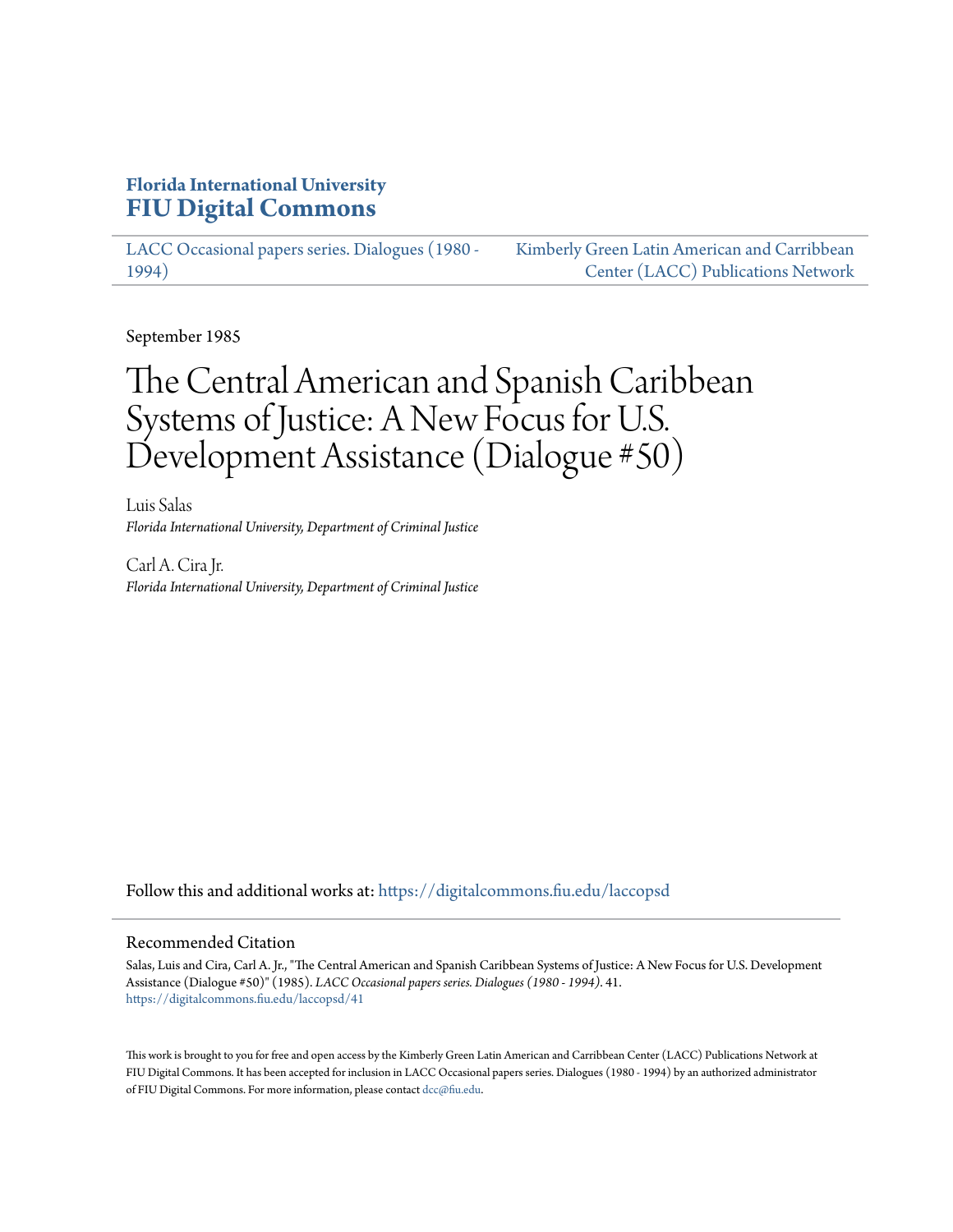#### **THE CENTRAL AMERICAN AND SPANISH CARIBBEAN SYSTEMS OF JUSTICE: A NEW FOCUS FOR U.S. DEVELOPMENT ASSISTANCE**

 $\mathbb{I}$ 

**Luis Salas and Carl Cirar Jr.** 

Dialogue #50

**September 1985**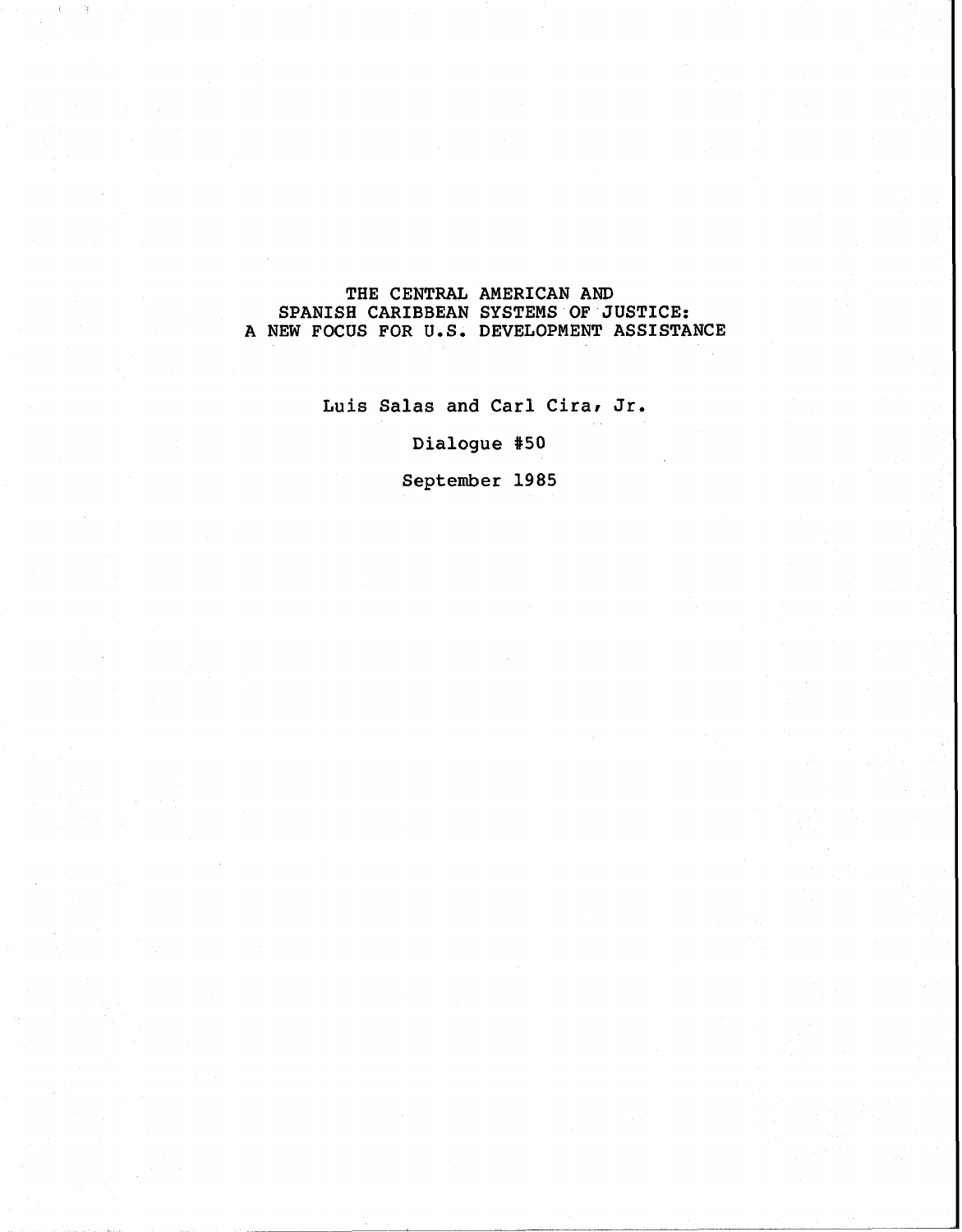#### PREFACE

Luis Salas is associate professor of Criminal Justice and past chairman of the Department of Criminal Justice at Florida International University. Carl A. Cira, Jr. is a senior researcher in the Department of Criminal Justice at Florida International University and formerly executive director of the International Law Institute of the Georgetown University Law Center. Comments on this paper should be directed to them at FIU, School of Public Affairs, Department of Criminal Justice, Miami, Florida 33174.

> Mark B. Rosenberg Director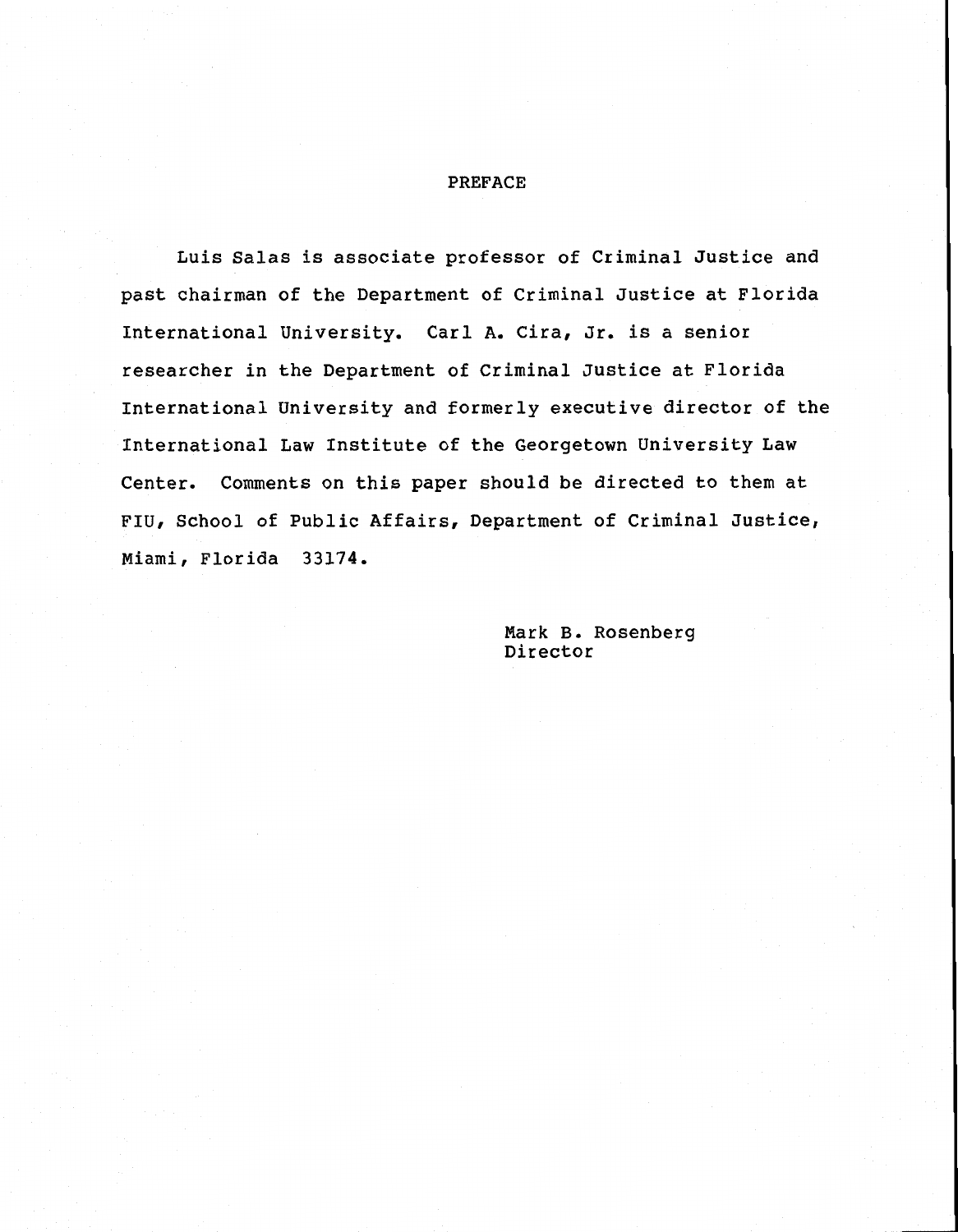## THE CENTRAL AMERICAN AND SPANISH CARIBBEAN SYSTEMS OF JUSTICE: A NEW FOCUS FOR U.S. DEVELOPMENT ASSISTANCE

Development stragtegies have seldom addressed the justice systems, and discussions of their problems are notably absent from national and regional reports. The Kissinger Commission on Central America, however, found the situation of the judiciary sufficiently critical to development strategy that recommendations for assistance were included within their proposals.

The Commission's report noted that "in the absence of strong legal institutions, political, security and economic crises are magnified," citing El Salvador, where the "virtual collapse of the national criminal justice system" has occurred. While no other country now approaches the crisis level there, the systems of most of the other Central American and Caribbean republics present such significant administrative problems and low levels of public confidence that the preconditions for institutional crisis and collapse are present.

The Commission specifically recommended that the United States help strengthen Central American judicial systems to:

"- Enhance the training and resources of judges, judicial staff, and public prosecutors' offices.

- Support modern and professional means of criminal investigation.

- Promote availability of legal materials, assistance to<br>culties, and support for local bar associations." (Report law faculties, and support for local bar associations." at p. 74)

Judicial systems throughout the region operate under

 $\mathbf{1}$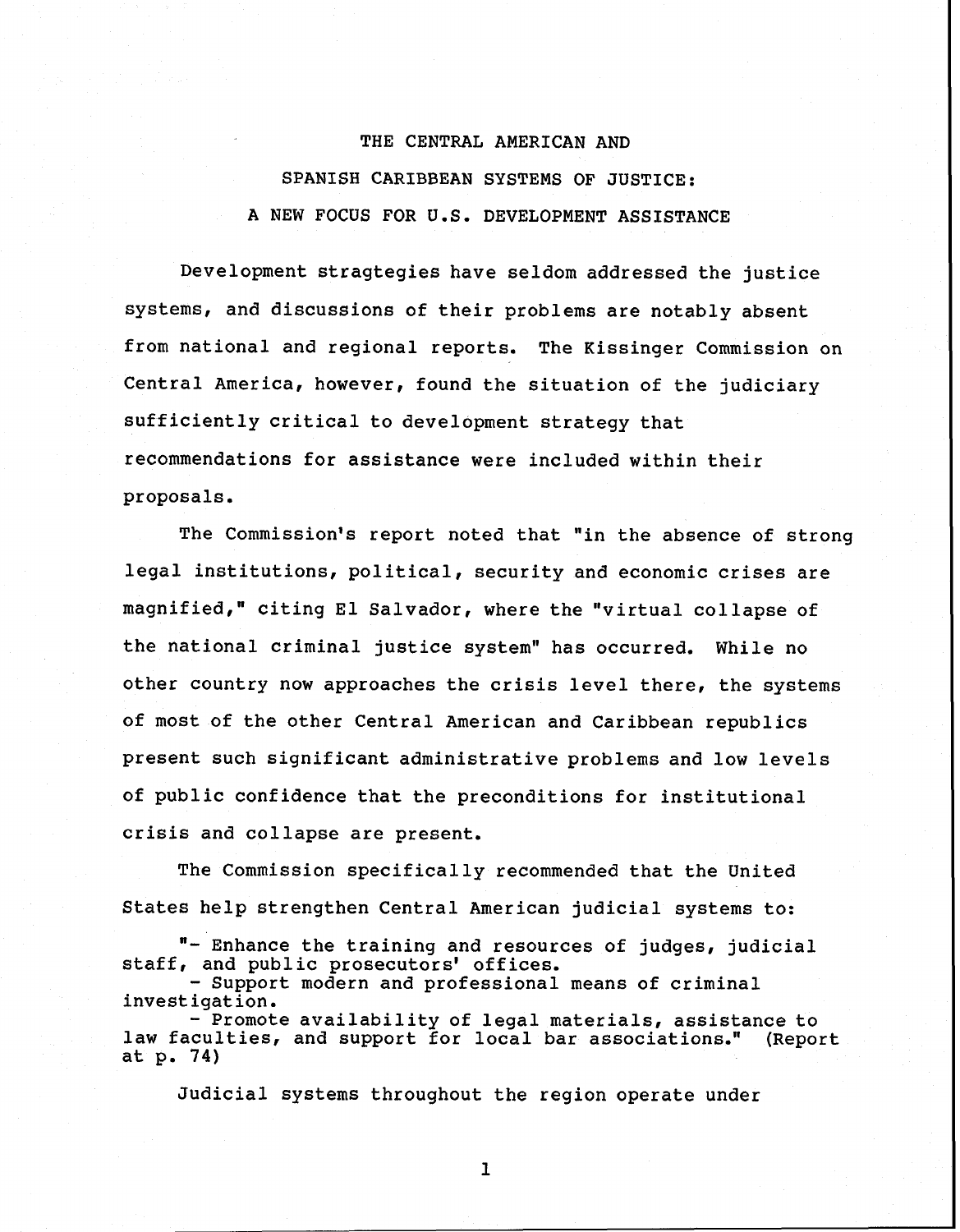physical, financial and personnel conditions which range from severely inadequate to virtually neglected. It is difficult to truly represent the crisis which these systems currently face. The most fundamental problem is lack of fixed judicial tenure in office and very low salaries for judges, prosecutors, and other court officials. The endemic unavailability of basic legal materials to judges, prosecutors, and defenders in the region affects all aspects of the administration of justice. Extensive legislative and case reporting systems, as we know them, are nonexistent in these countries. Typically, courts, judges, and prosecutors have no law libraries, and often operate from outdated versions of basic legal codes. Trial judges have virtually no access to the collected jurisprudence or recent decisions of higher courts for guidance, usually because such essential research tools do not exist or are hopelessly outdated. The result is that untrained and untenured judges often decide cases on the basis of incorrect legal principles, after delays counted in years. These poor conditions are the norm in national capitals and are magnified in the provinces. In turn, the confidence in the court system among lawyers and ordinary citizens is lessened. If the United States wishes to strengthen democracy here, urgent attention must be devoted to the fortification of this basic underpinning of any permanent democratic system.

Description of the Judicial System and Its Problems

#### **Organization of Courts**

The constitutions of Central American countries all provide for an independent judicial branch with a pyramidal

 $\overline{2}$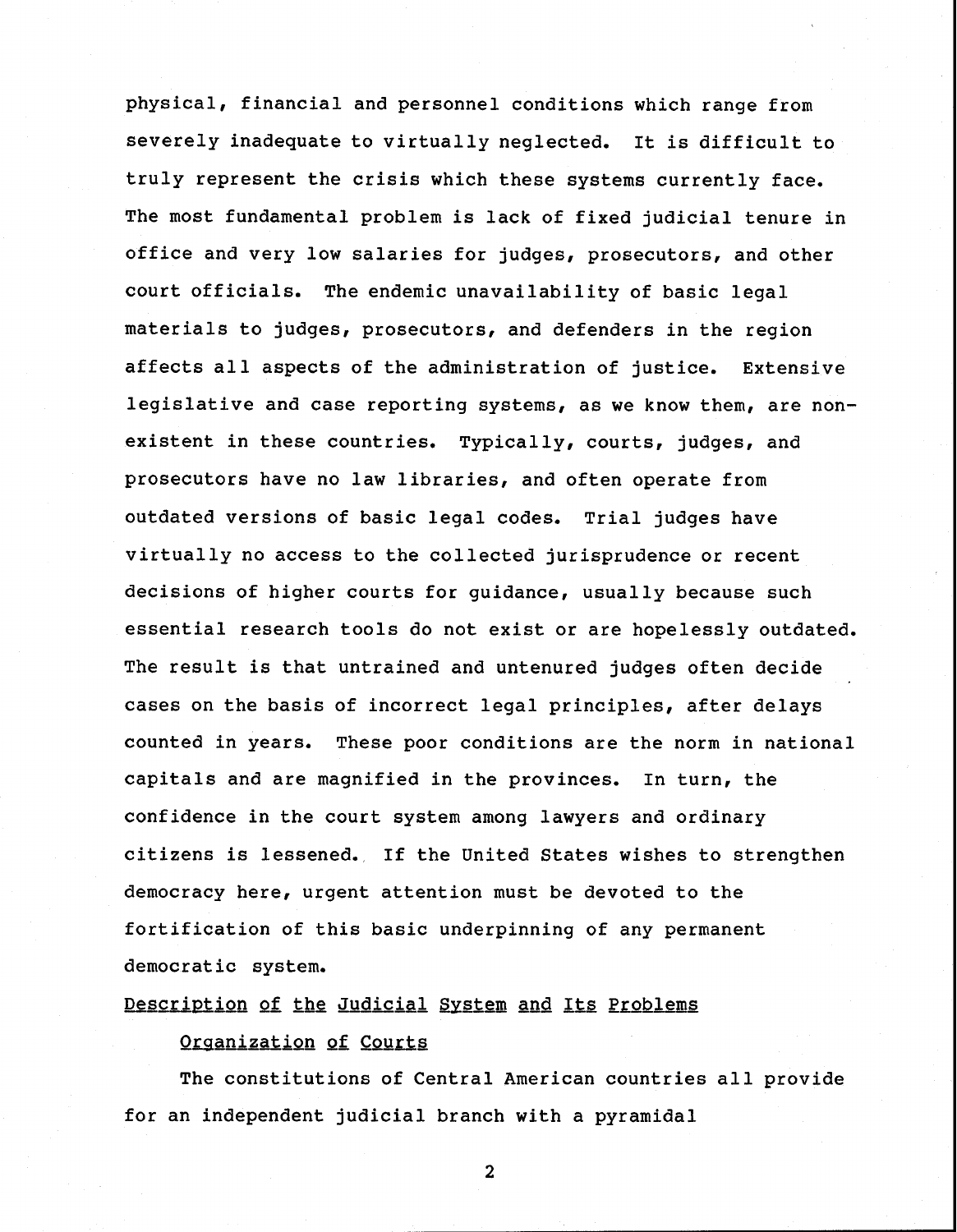organizational structure. Normally there is a supreme court, an intermediate court of appeals, a trial court of first recourse for serious cases, and an inferior court of limited jurisdiction, akin to justices of the peace, for resolution of minor disputes. These constitutions have been especially influenced by that of the United States and contain exemplary guarantees for the autonomy of the courts and the safety of individual rights. However, in most of the countries, the presence of a strong executive has made true judicial independence a rarity. In all countries of the region, the judicial branch is constitutionally independent, but except for Costa Rica, the judiciary lacks such autonomy in practice. It is usually the worst organized, poorest equipped, and most underfunded branch of government.

The de facto judicial branch subservience to the executive has been especially pronounced in the Dominican Republic, where the courts have no control over their own budget or its administration. The Dominican judiciary is charged by law with administration of its own budget yet, in practice, the Procurator General, an arm of the executive, acts as the management agency with the sole discretion to authorize expenditure of appropriated funds, hiring of judicial employees, payment of salaries, purchasing, maintenance of courts, etc. This administrative dependency upon the executive branch effectively blocks the development of an independent judiciary.

In addition to traditional legal roles, supreme courts also play a critical management role since they are the supreme administrative body for the judiciary, exercising almost total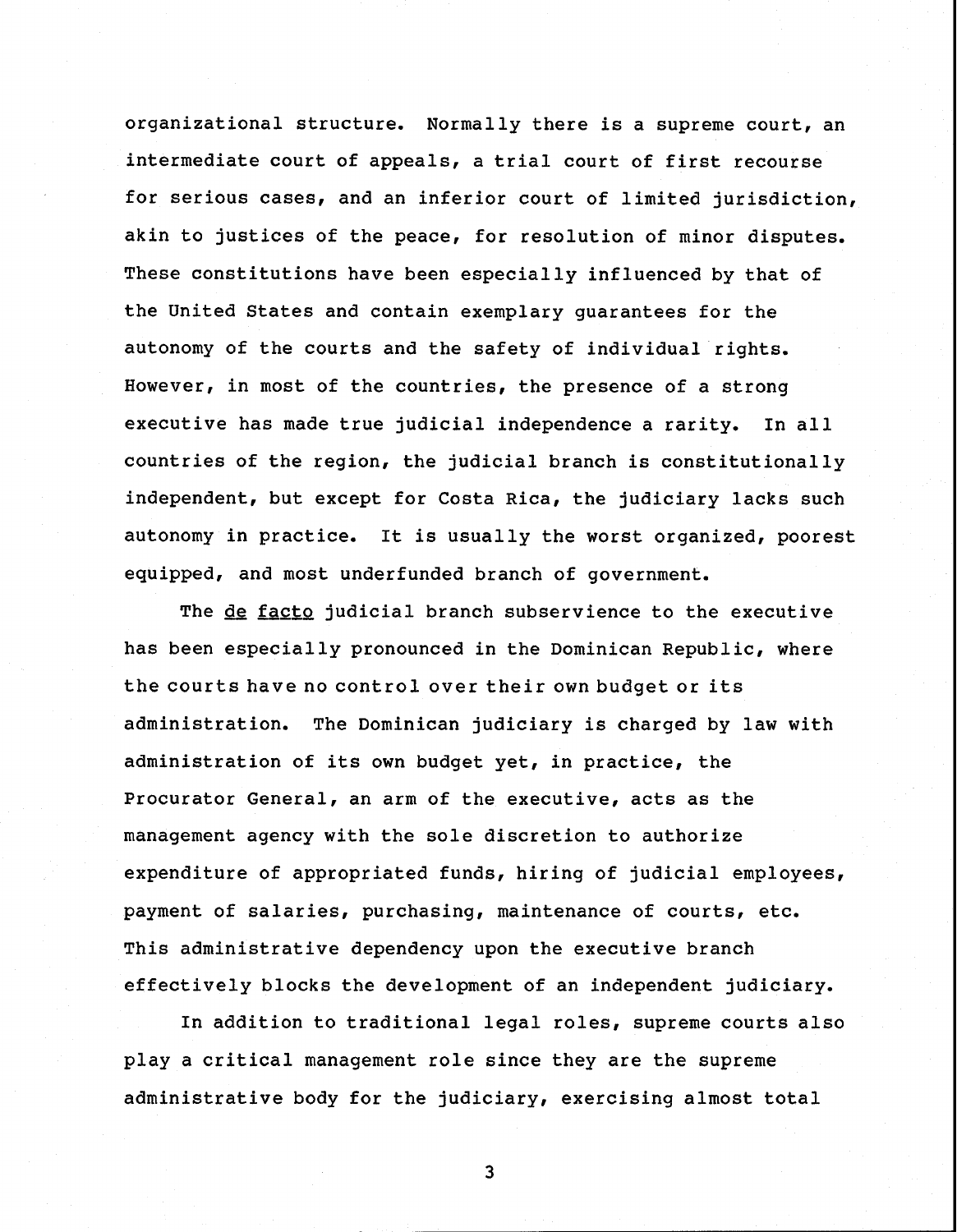disciplinary power over all lower tribunals and their members.

Depending on the administrative scheme, they may also supervise a number of diverse functions, some of which would not be considered "judicial" in nature in the United States: 1) supervision of the judicial police (presently extant in Costa Rica only); 2) administration of judicial lay staffs, which in some cases may be quite numerous; 3) management of budgets for the entire national judiciary; 4) selection of lower court judges, often without any voice from the other branches of government; 5) promulgation of procedural rules for the administration of courts; and, 6) management of statistical collection of the court system.

While some supreme courts attempt to exert their disciplinary powers over lower court judges, they seldom possess the resources or skill to correctly supervise judicial discipline. This supervisory role should not be limited solely to disciplinary matter, but should also extend to evaluation of the factors which contribute to defects, such as delay, and provide solutions to these problems.

Though most members of the judiciary are legal professionals, in terms of their university degree, most judges from the supreme court to the lowest levels are totally unprepared to carry out the administrative functions assigned to them. As in the United States, these duties are delegated primarily to subordinates who are often lawyers themselves, and suffer the same lack of administrative training and interest. The U.S. judiciary, both federal and state, has recognized this problem and instituted reforms designed to develop a professional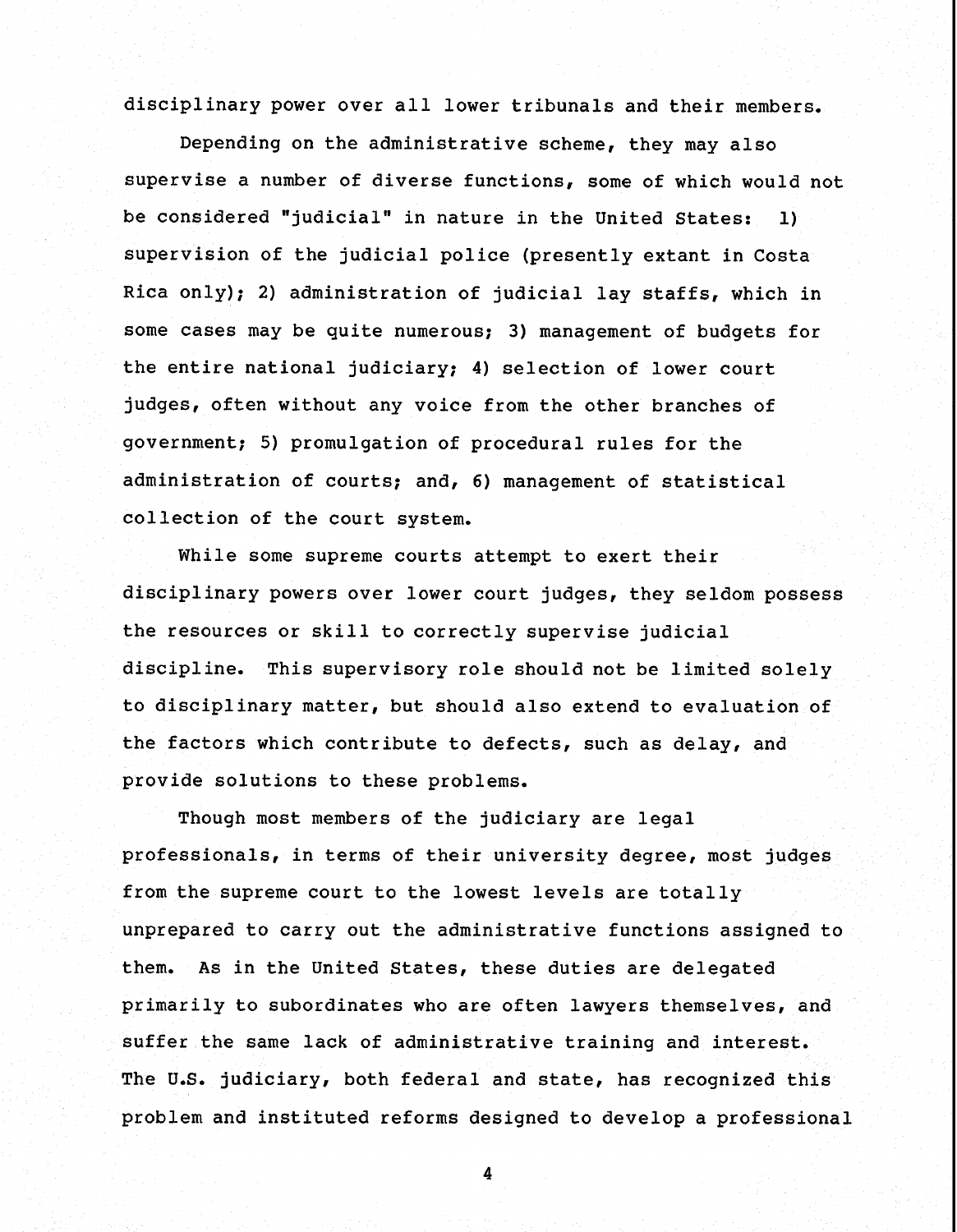administrative cadre. However, in Central America, counterparts to court administrators or clerks of the court are virtually unknown. Thus, in most cases, judges do not exercise their administrative responsibilities efficiently. This is due to a lack of human and financial resources, administrative experience, and/or the perception that administrative matters are not part of the judicial function.

This administrative disorganization is reflected at all procedural stages. In virtually every court, including some of the supreme courts, the filing systems range from unorganized to chaotic. There may be no filing folders, cabinets, typewriters, photocopiers or file retrieval systems. In some cases, files are simply piled on the floor. A constant source of case processing delay is the loss or disappearance of files.

While one may conclude that administrative duties are secondary to legal roles, and thus caseloads prevent the adequate development of supervisory duties, the legal output of many supreme courts is not extensive. In El Salvador, for example, the supreme court only reviews forty to fifty cassation appeals per year. This low figure may be accounted for in part by the explanation that few cases ever reach the supreme court due to the high number of prisoners awaiting trial, delays in the process, and the huge criminal and civil backlogs.

Judicial Selection

In all of the countries, all of the courts above the lowest levels require legal professionals to act as judges. However, in many countries, the lowest level judge frequently is neither a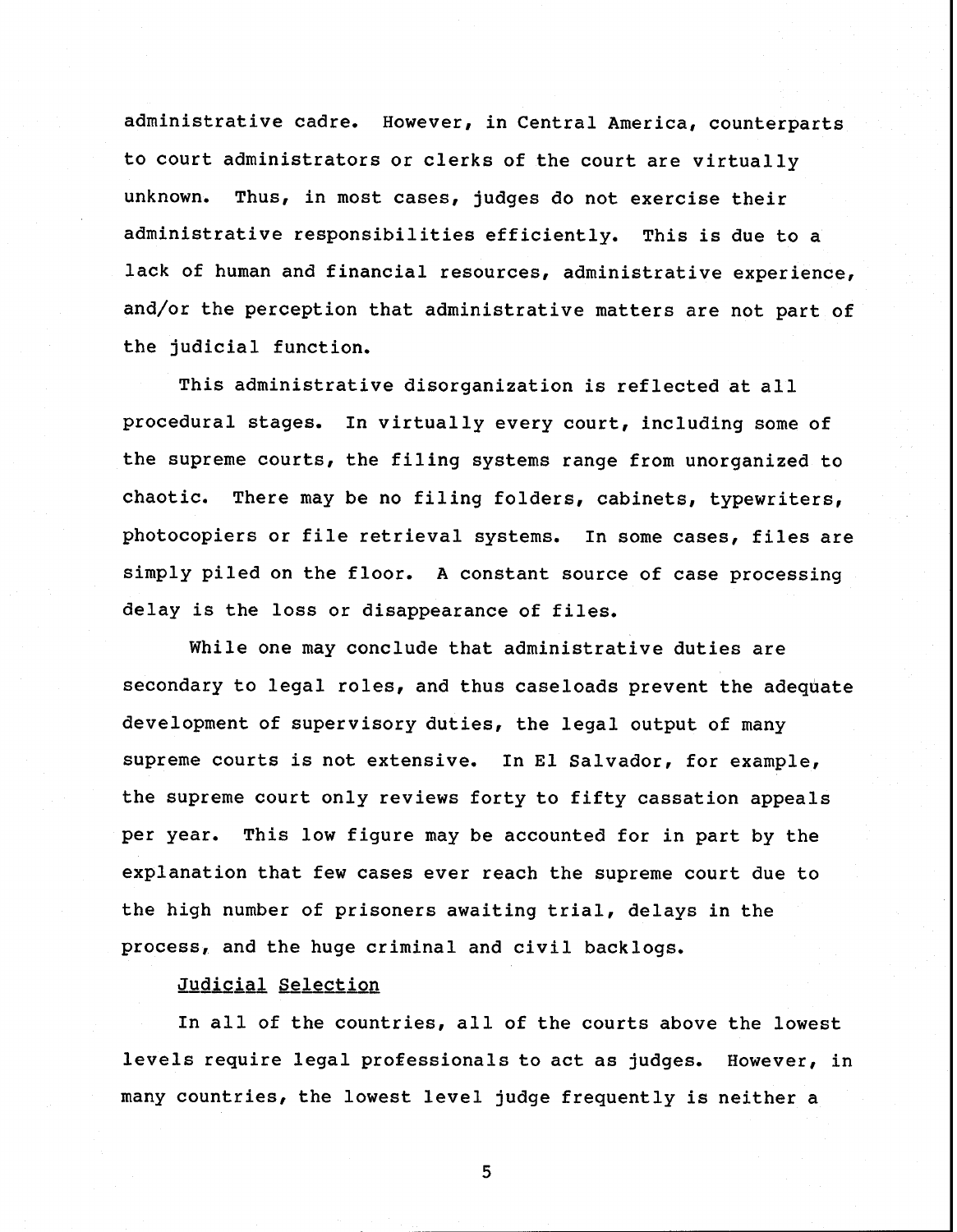lawyer nor even a university graduate and, in many instances, may lack even a completed secondary education. Especially in rural areas, this is the judge (juez de paz or de municipio) who handles most disputes and complaints. Yet he is the least educated, lowest paid and most neglected in the system, despite power to punish minor crimes, hear minor civil cases, and settle disputes by mediation. He also has the sole discretion to jail or release criminal suspects, and investigate major crimes for forwarding to the next level trial court.

Judges are selected in several ways in the Central American countries: 1) selection by the executive with the approval of the legislative branch; 2) selection by the legislative branch; 3) selection of supreme court by legislature with supreme court, in turn, naming lower court judges. In Honduras, the lower court judges name the justices of the peace. While in most of the countries, judges are prevented from other employment, this is not the case in El Salvador where they may act as notaries even while exercising judicial authority.

In every Central American country except Costa Rica, the absence of civil service security contributes to judicial instability and political interference for all judicial personnel. The most extreme cases of such interference are Honduras and the Dominican Republic since judicial terms end with those of the legislative and executive branches, resulting in massive personnel changes upon the election of an opposition party. Without tenure in office, a given judgeship may be held by a succession of appointees within the same presidential term.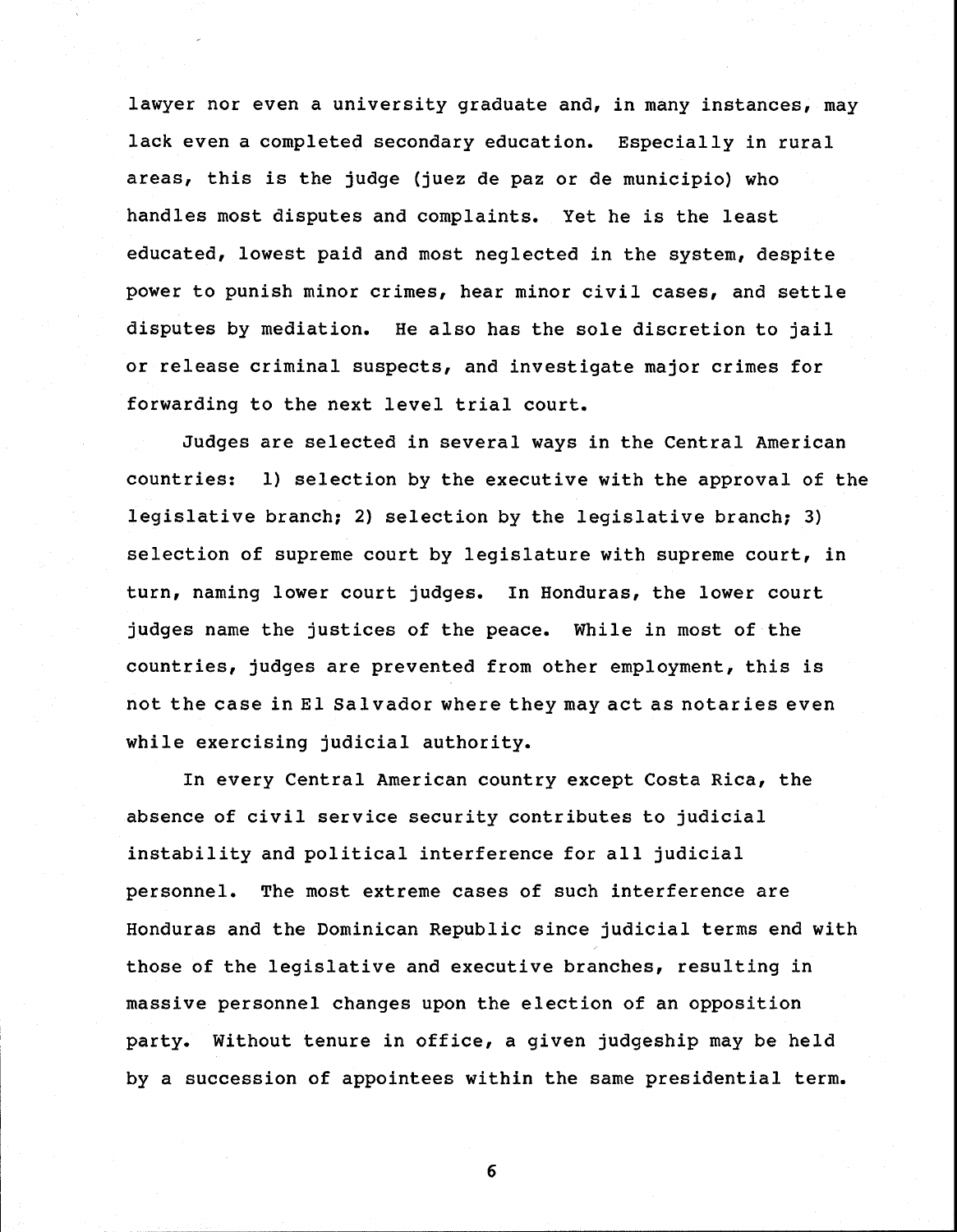#### Traininq **gf** Justice Personnel

Training of judges is very limited in the region. The only formal judicial school is operated by the Costa Rican judiciary, but serves mainly as a training mechanism for administrative support personnel, providing legal education for judges in few instances. All of the other countries have expressed a desire to form judicial schools which would provide training for judges, prosecutors and public defenders as well as administrative personnel. Financial and other constraints have delayed implementation of such training programs. Honduras, for example, possesses the enacting legislation, but the supreme court has not promulgated the administrative regulations for establishment of such a training vehicle.

Training of other judicial support personnel has fallen to the judicial branch, since in most of the countries civil service protection for judicial employees has never been established. Panama had a career judiciary, but its system was abandoned in 1969 when President Torrijos abolished the courts. This lack of a judicial career has meant a lack of minimum hiring criteria, lack of job security, lack of a system for promotions or guaranteeing wage levels, and has compelled the judiciary to devote what little training resources it possesses to the training of inferior personnel.

While law faculties might provide practical preparation for a judicial career, regional legal education is tradition-bound, and short on practical training of any sort. Universities have also been seriously affected by the economic crisis. While some law faculties are interested in establishing special course

 $\overline{7}$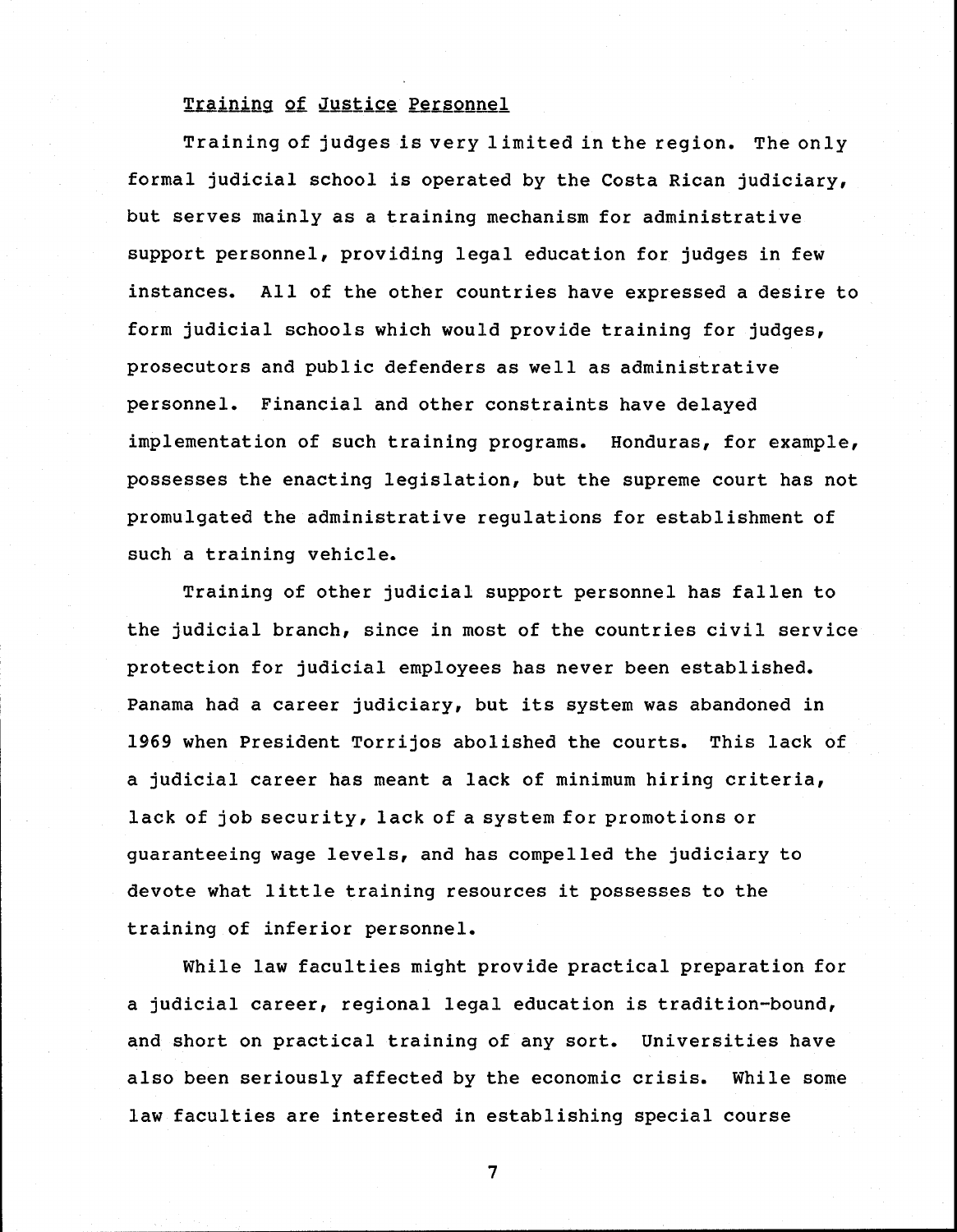concentrations for judicial training, nothing has developed thus far. Virtually all law schools continue to rely on part-time faculty and the deanship is often viewed as reserved for those who can afford to take a leave of absence from their private practices. Library facilities have been curtailed and many of the law libraries are seriously deficient in maintaining even minimal collections.

#### Lack of Data

A problem common to all the countries is lack of reliable data on which to plan or evaluate the system. Costa Rica has developed a fairly sophisticated statistical system in recent years, but it is still maintained by hand and does not provide immediate information. The other countries are much farther behind, and it is impossible to plan for any reforms without including this important subsector.

Another area which is commonly deficient is the maintenance of criminal history data. This is sometimes kept and administered by the courts, but in most countries it is maintained by the police. This information is critical in making sentencing decisions and a further point of procedural blockage in those cases in which an inefficient system produces delays, errors and the potential for corruption.

#### Judicial Autonomy

Apart from Costa Rica, no strong independent judiciary exists in the region. The strength of Costa Rica's judiciary is largely due to three factors: first, there is a historical tradition of independence and popular support for such a notion;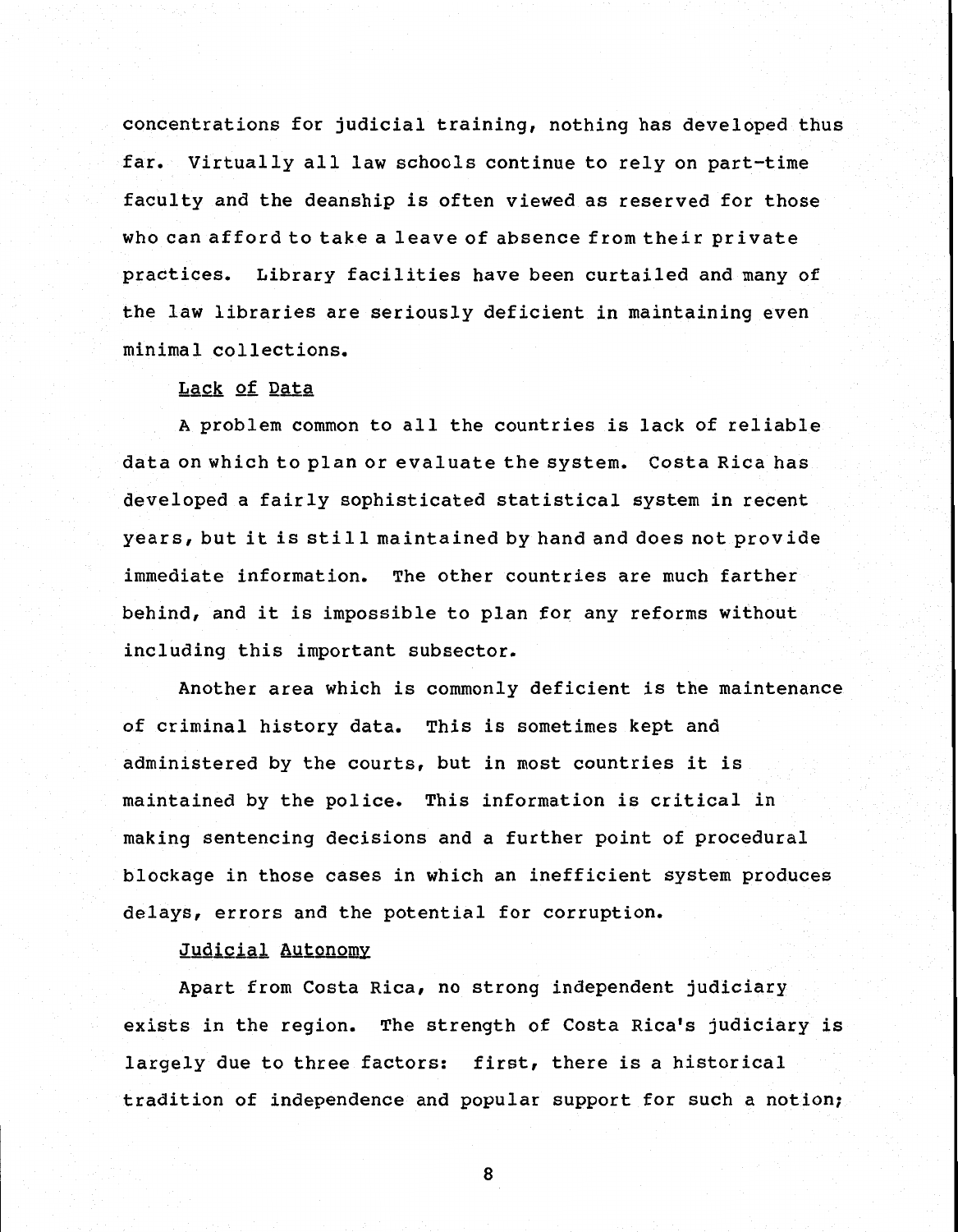secondly, supreme court judges are appointed to seven-year terms and may be reappointed; and, thirdly, their budget is quaranteed by the Constitution at 6% of the national budget. In order to maintain their independence, they have always formally requested the full amount, even though they may later return some portion to the national treasury.

While the constitutions of some other countries also provide a mandatory fixed percentage for the judiciary, it is rarely obtained in practice, Honduras, for example, provides for 3% of the national budget to be allocated to the judiciary, but the supreme court has never requested nor received the amount it is entitled to by law. Panama's judiciary has a **2%** guarantee, under the new 1984 Constitution, and did receive a substantial budgetary increase--but not the allotted **2%.** 

Panama's new constitution also provided for ten-year terms for supreme court judges, with staggered appointments to assure continuity, an important step toward judicial independence. There is clearly a recognition through the region of the need to make judicial independence real. Some important steps have been taken, but a strong political will and a shared perception of the fundamental importance of independent judiciaries to true democracies are fragile commodities.

#### Procedure

The general design of a civil law system also provides judges with some functions unknown in the common law countries, Trials are divided into two phases: an instructional stage and a trial stage. The first involves all those actions which are taken in preparation of the charges against the defendant, and is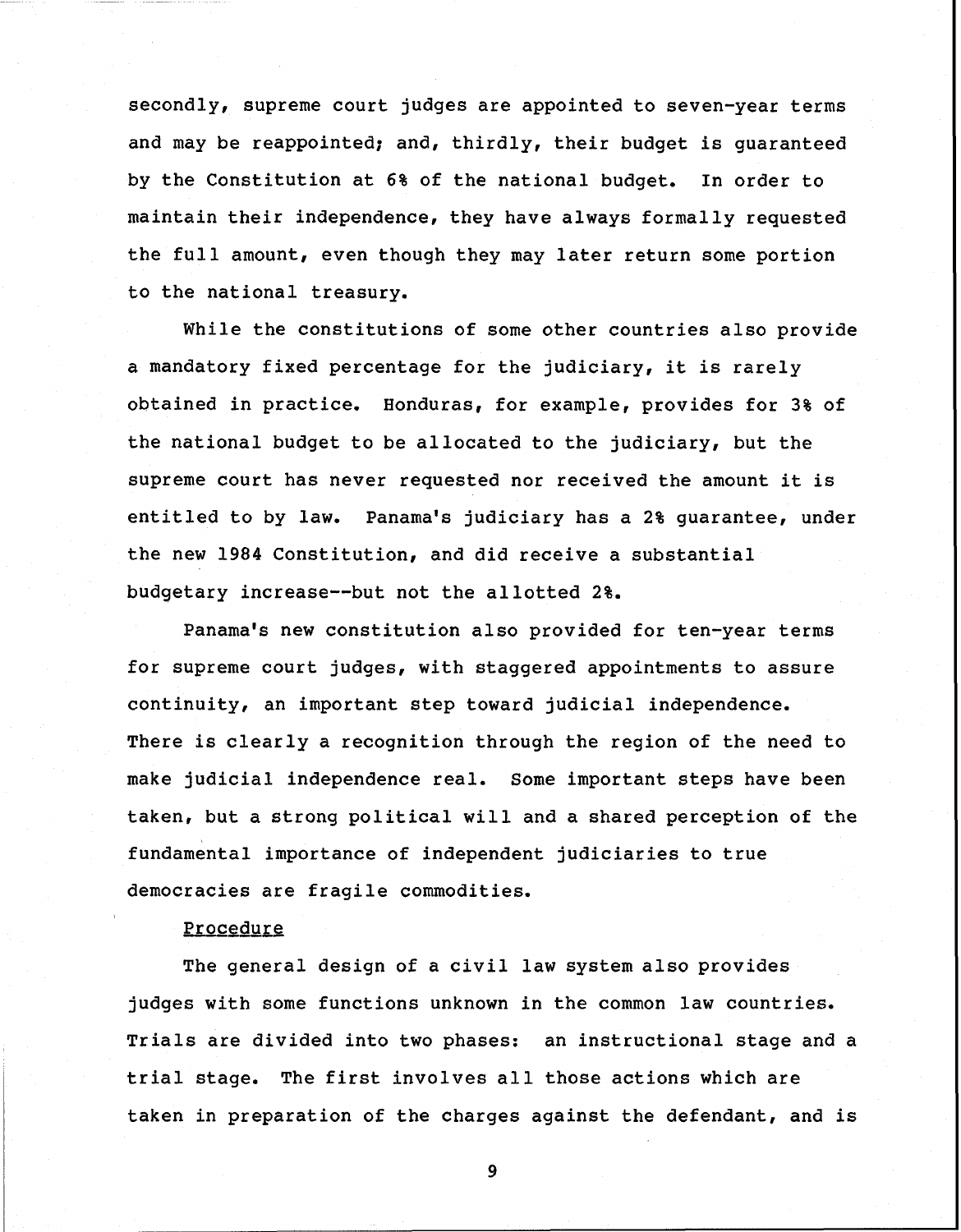carried out by an instructional magistrate, or a public prosecutor.

Once a report of a crime is made, the instructional judge assumes control over the investigation of the offense. He determines the nature of the crime, supervises the questioning of witnesses, inspects the scene of the crime, appoints experts and identifies suspects, The potential defendant is then called to testify before this magistrate who takes a statement and enters it into the record. If an arrest is necessary, only this magistrate is empowered to order it. Once the suspect is in custody, the magistrate determines whether to release this defendant or to hold him in custody. All matters reviewed during this stage are set down in writing and placedina file, which eventually embodies the case against the defendant. Upon completion of the investigatory stage, the instructional magistrate will forward the complete file to the prosecutor for review and thereupon the criminal action will be instituted on the basis of a filing document.

While the foregoing generally describes the instructional phase, each country in the region has assigned that function differently, The Dominican Republic has judges of instruction. Honduras, Panama and Costa Rica do not, having either merged that function with the trial judge or assigned it to the prosecutor. But regardless of which functionary has the task, the near total lack of investigatory resources and personnel makes effective investigation extremely difficult and often impossible. In most instances, the national police, often a part of the military, are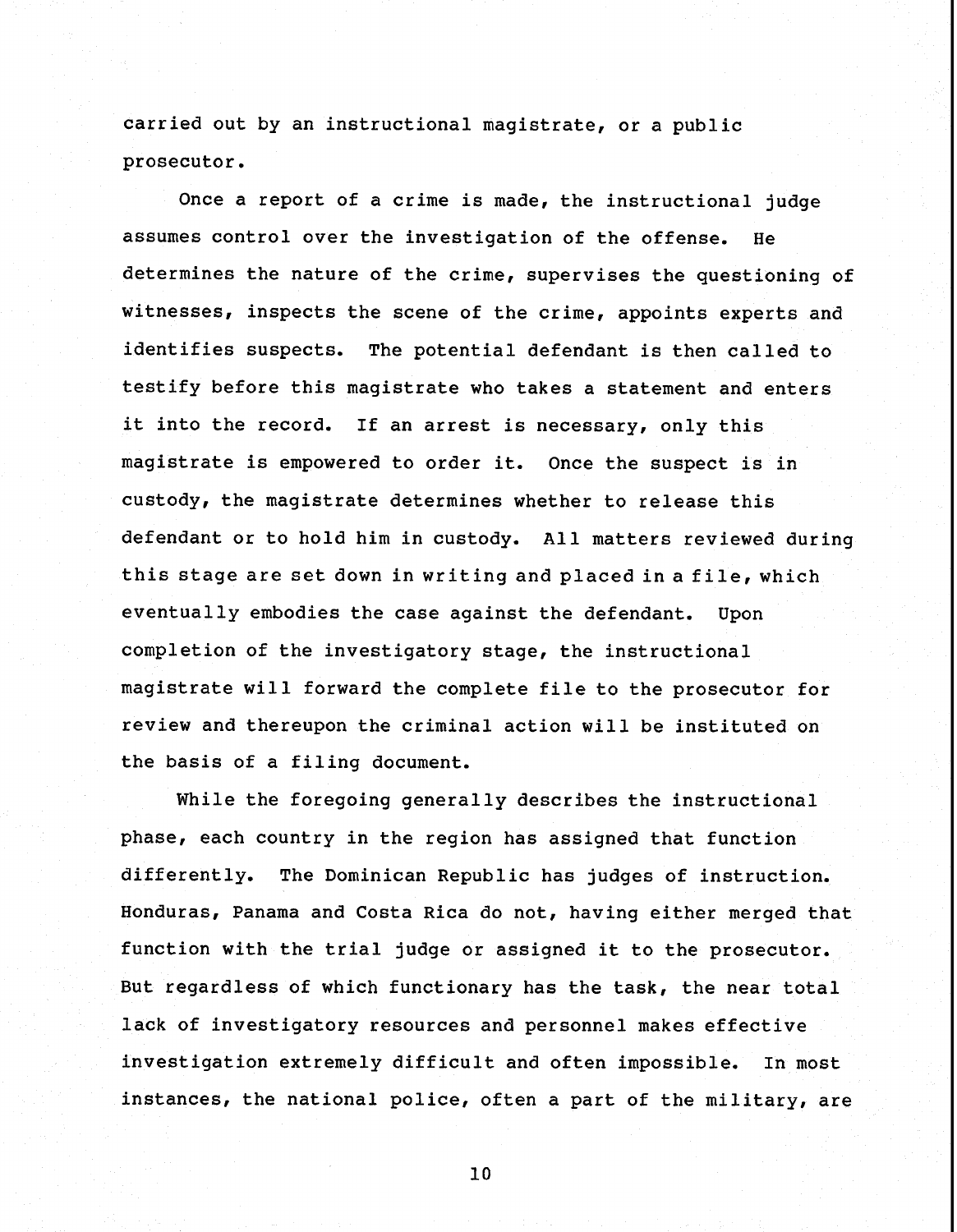the only investigative forces available. The police may or may not cooperate with the investigating judge. In most instances, very little professional investigative skill is available, and the suspect's confession is the primary evidence.

In order to insure an objective trial, the evidence gathered by the investigating magistrate is referred to the appropriate trial court. This material is admissible at the trial but may be rebutted by the defendant.

Generally, the trial is not the public adversative proceeding as known in the United States. While in three of the countries, limited oral hearings are provided during some trials, at least for serious crimes, most trials are closed administrative processes. Honduras and El Salvador follow an exclusively written system in which criminal cases become "documentary contests--with each case being narrowed to sewn volumes in which the court is totally isolated from the accused and his background, and in which the judicial function is delegated to employees and minor functionaries (if not in the police)..." (Zaffaroni, 1982: 79). This feature, derived from the old inquisitorial system, still predominates in these countries.

Another feature common to these countries is the ability of the judiciary to proceed against absent defendants, and for the accused to be questioned before the judge without the presence of his defense attorney.

#### Delay and Preventive Detention

The need for personal action of the judge in so many procedural stages, together with the paperwork required in this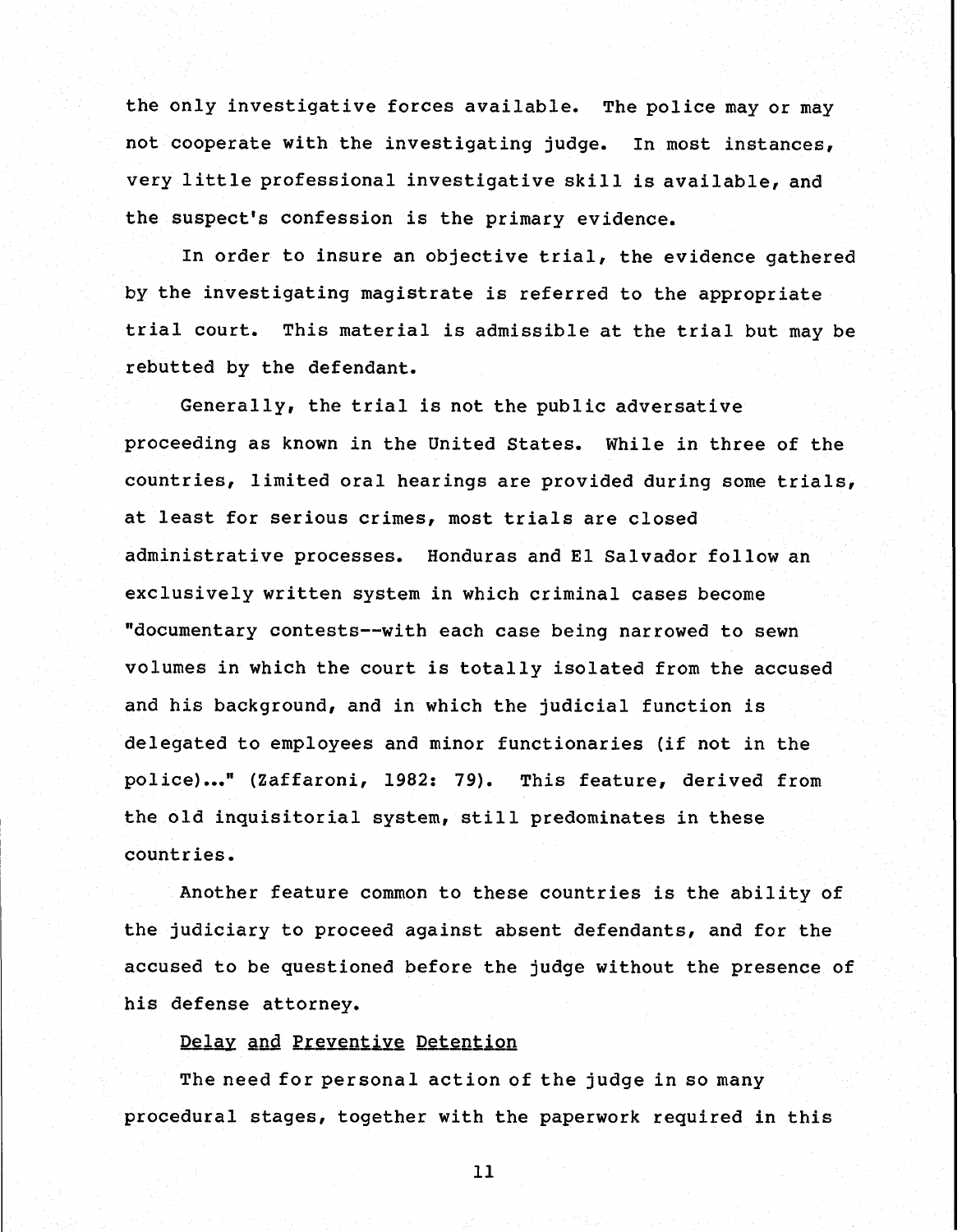system produces one of the most serious problems of Central American justice: delay in the processing of judicial matters.

The procedural delay, combined with a preference for preventive detention, results in an inordinate percentage of the jail population being held in prison prior to trial, In a major study of all Latin American and Caribbean nations for which figures were available, Carranza, et al, found that the percentage of inmates awaiting trial ranges from 2.18% in Cayman to 94.25% in Paraguay, with a total average of 67.28% for the eighteen countries studied (Carranza, et al, 1983).

The following features reveal the latest figures on the amount of prisoners being detained prior to trial:

| Country            | Year | Total<br>Number of<br>Prisoners | Percentage<br>Not<br>Sentenced |
|--------------------|------|---------------------------------|--------------------------------|
| Costa Rica         | 1981 | 2407                            | 47.40                          |
| Dominican Republic | 1982 | 5355                            | 79.88                          |
| El Salvador        | 1981 | 3402                            | 82.57                          |
| Honduras           | 1981 | 1016                            | 58.36                          |
| Panama             | 1981 | 2339                            | 66.52                          |

TABLE 1

Source: Elias Carranza, Mario Houed, Luis Paulino Mora, Eugenio Raul Zaffaroni (1983), El Preso sin Condena en America L<u>atina y el Caribe</u>. San Jose, Costa Rica: United<br>Nations: 22. Nations:

Generally the Latin American systems make excessive use of preventive detention, and after trial, harsh sentences are the norm with prison and fines being the two most prevalent forms of punishment, In some instances, the code presumes the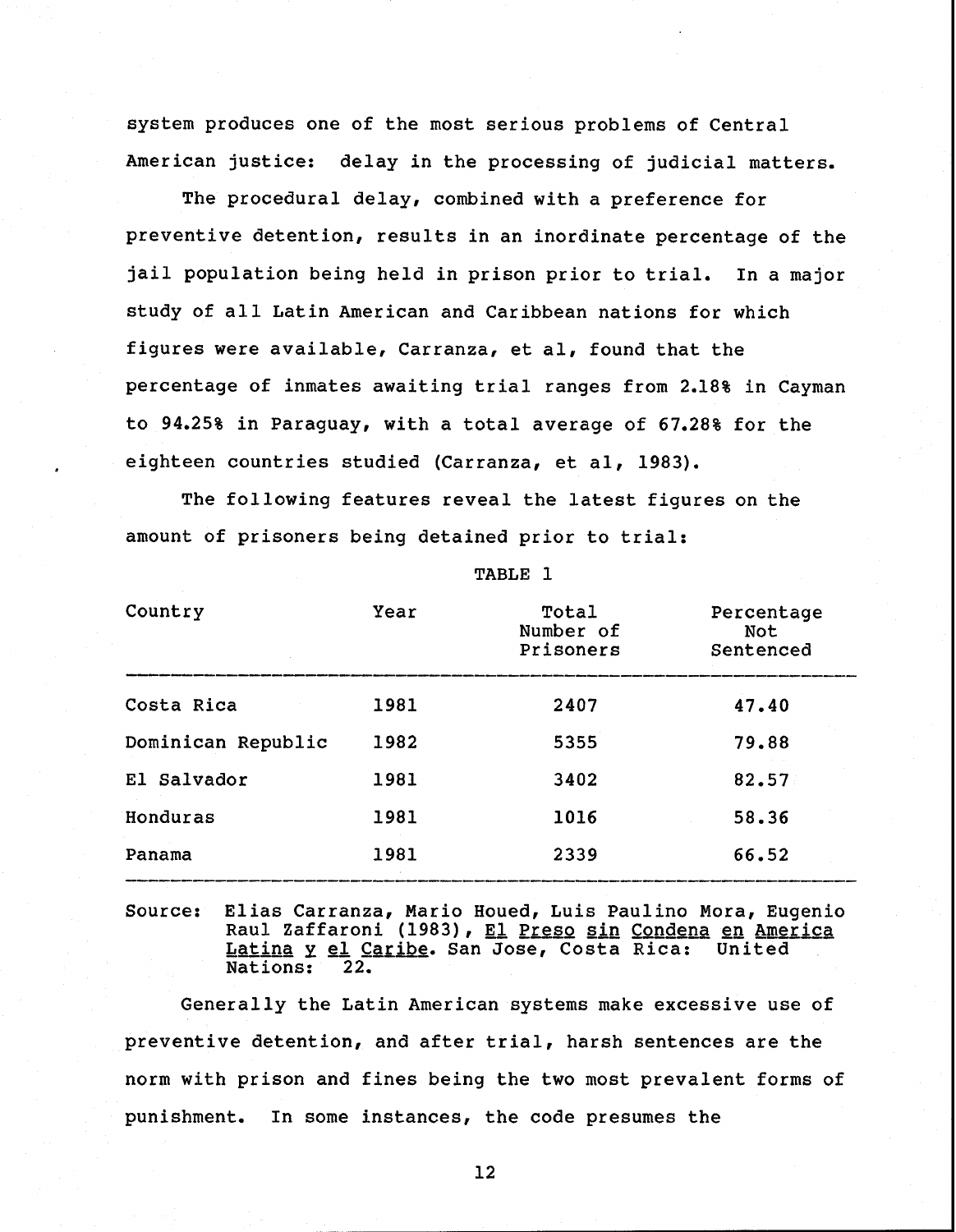dangerousness of all detainees with prior criminal records, disallowing any judicial review of circumstances (El Salvador). In others, even if the codes allow such pretrial release, it is seldom applied by the judiciary who seem to prefer routine denial to pretrial review.

#### Prosecutors (Ministerio Publico)

The Public Ministry is a civil law institution common to all of the countries. The term describes a function rather than an institution. Its main task is to assure compliance with all laws as the prosecutorial branch of government. **As** such, its duty is both to protect society from law violators as well as to guarantee that the citizen is protected from governmental abuse.

The public ministry is exercised by law-trained persons (usually called a "fiscal") who may be a part of the judicial or executive branch, or both. In the Dominican Republic, the fiscales (prosecutors) are an arm of the executive, administratively and politically dominant, and have more effective control over the criminal process than the judges, who operate almost exclusively without administrative staffs. In Honduras, the reverse appears to be true. There, the public ministry is exercised by two sets of fiscales, one within the judicial, and one within the executive branch. However, those under the judicial branch have the only day-to-day role in the criminal courts, and even this is much reduced. The Honduran judiciary's fiscal is basically a woefully underpaid administrative assistant to the judge, Who shuffles paper and rubber-stamps judicial decisions. The fiscales attached to the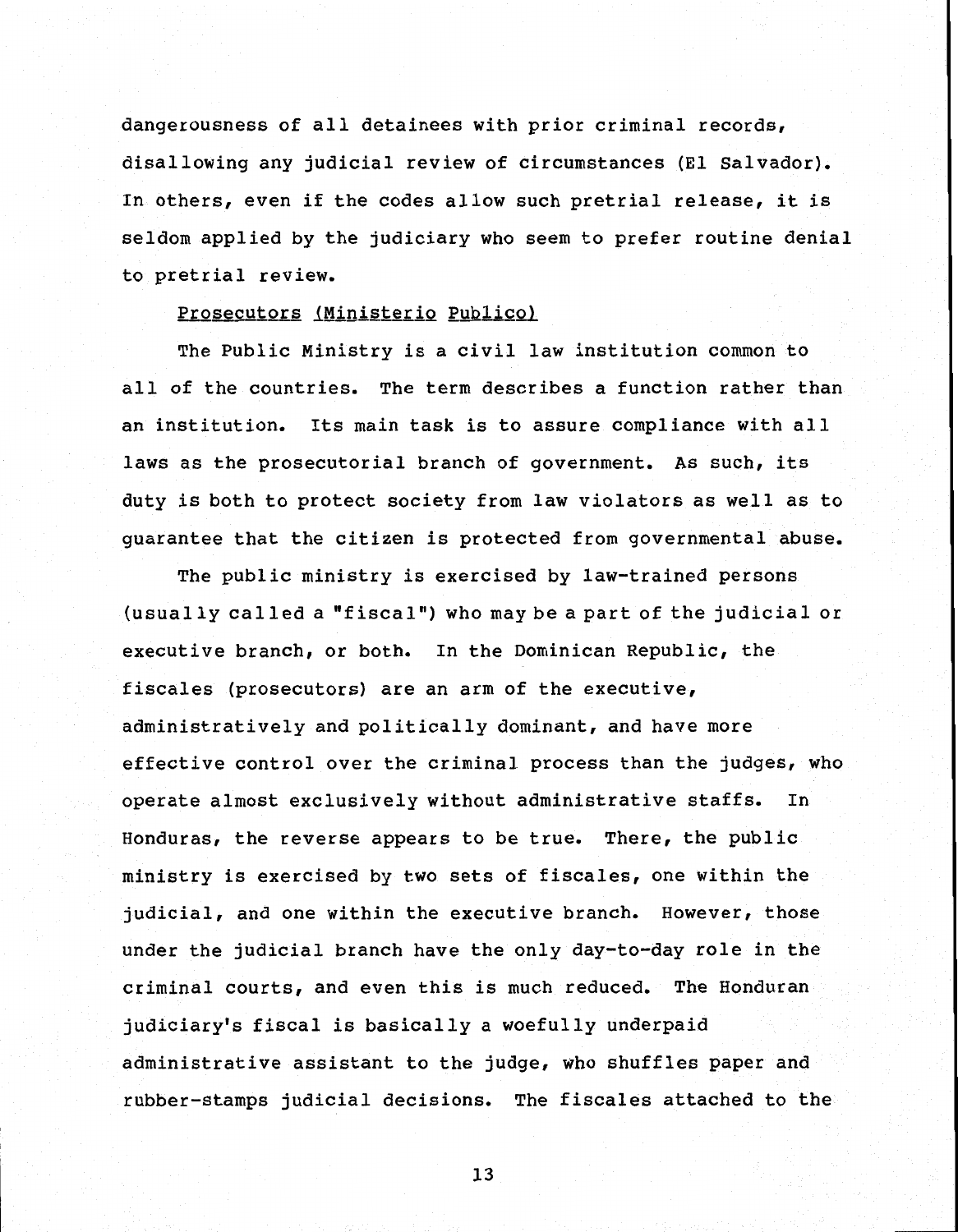executive perform almost exclusively as the defenders of the government in civil cases. Many fiscales are law students, working part-time. Thus in Honduras, though the judiciary is weak and inefficient, the judge still dominates criminal proceedings and due to the debility of the public ministry there appears to be less prosecutor-judicial conflict than in other countries.

In Panama, another variant appears. The public ministry's prosecution function is actively exercised by fiscales assigned to each court by the Procurator General. This official is the rough equivalent of the Attorney General of the U.S. A unique feature of Panama's system is the elimination (since 1941) of the judge of instruction (investigating magistrate), and the assignment of those investigating functions to the fiscales, rather than merging the function with those duties of the first level trial judge. Thus, Panamanian fiscales exercise both the investigative and prosecutorial functions, making them the strongest in the region both legally and functionally. This is the closest to the U.S. system where both activities are the responsibility of the prosecuting attorney.

Costa Rica, as might be expected, incorporates the public ministry under its uniquely dominant and well-financed judiciary. However, even here there are problems of conflicting functions and unclear lines of supervision. There is no law describing and limiting the functions of the Costa Rican public ministry or fixing its position within the judicial branch hierarchy. Costa Rica has recognized this problem and is currently working on reform proposals.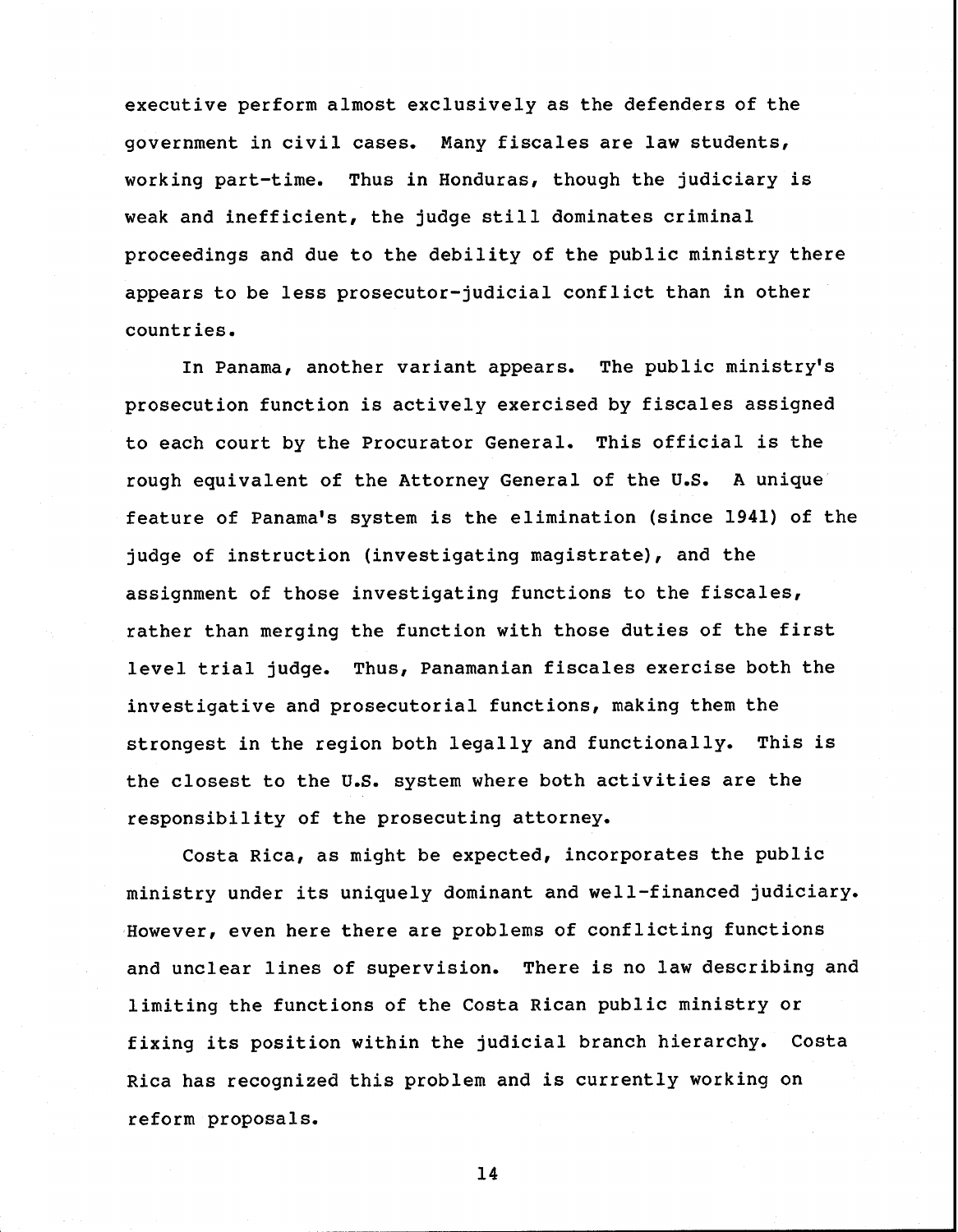Generally, throughout the region the prosecutorial function of the public ministry has been emphasized over its duty as guarantor of individual legal rights. Its resources are seriously lacking for either function, particularly in the Dominican Republic and Honduras, and it is unlikely that it will prioritize the latter function when it cannot perform its prosecutorial role adequately.

#### Public Defenders

While this function exists in the region, it is virtually undeveloped, (Costa Rica is again the notable exception.) A 1980 Honduras law providing for a free public defender system has never been implemented, Panama has five public defenders for the entire country. They are underpaid and completely swamped with gigantic caseloads.

In some instances, judges may and do appoint private lawyers to defend indigents, but often the lawyer is diverted from the task by his own private practice and neglects pro bono cases. Court dates are missed, and the accused remains in jail, Another lawyer may be appointed or the judge may simply decide the case on what is in the file, Though the codes of ethics of the bar associations often impose an obligation to represent indigents, this is not commonly enforced.

The only other source of legal assistance is programs within the law faculties of some of the region's universities. These are of limited reach and concentrate mainly on civil and family disputes rather than criminal cases, although some are now beginning to focus toward student representation of criminal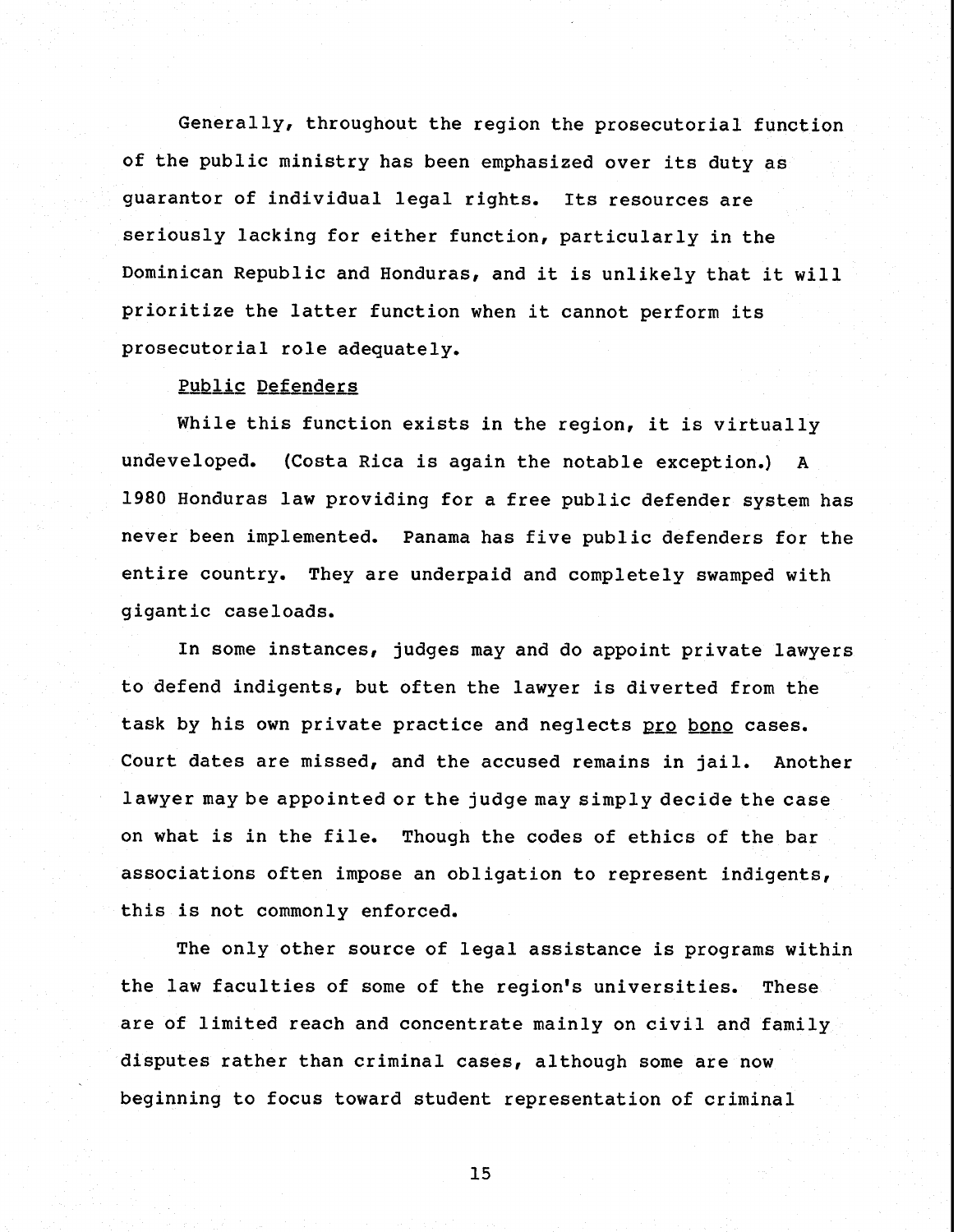defendants under the supervision of a law faculty member or other member of the bar.

It is thus not uncommon for a defendant to be unrepresented by counsel throughout the judicial process. The absolute right to counsel has not been legally established in the region. The public defender area is one of extreme and obvious need. Honduras, for example, has identified it as a priority and asked for funds to activate its 1980 legislation and organize a functioning public defender system. The law faculty at the<br>University of Panama is also interested in developing this<br>Bar Associations University of Panama is also interested in developing this area.

Bar associations (Colegios de abogados) have been slowly evolving in the region from social groups providing benefits to members toward greater public issue involvement. In some cases, there have been rival lawyers groups, usually having a particular political orientation. The concept of a compulsory integrated bar is of recent origin in most of the region. It exists in Costa Rica and Panama, and has been achieved recently in the Dominican Republic. Honduras has a single association, but membership is not compulsory and its only resources are members' dues. El Salvador has five separate and highly politicized associations.

While bar associations have not traditionally played a strong role in support of the judiciary or as pressure groups for law reform, that is changing in positive ways.

The Dominican Republic is a case in point. In the two years since passage of the law making membership in a national integrated bar mandatory, the resultant entity has evolved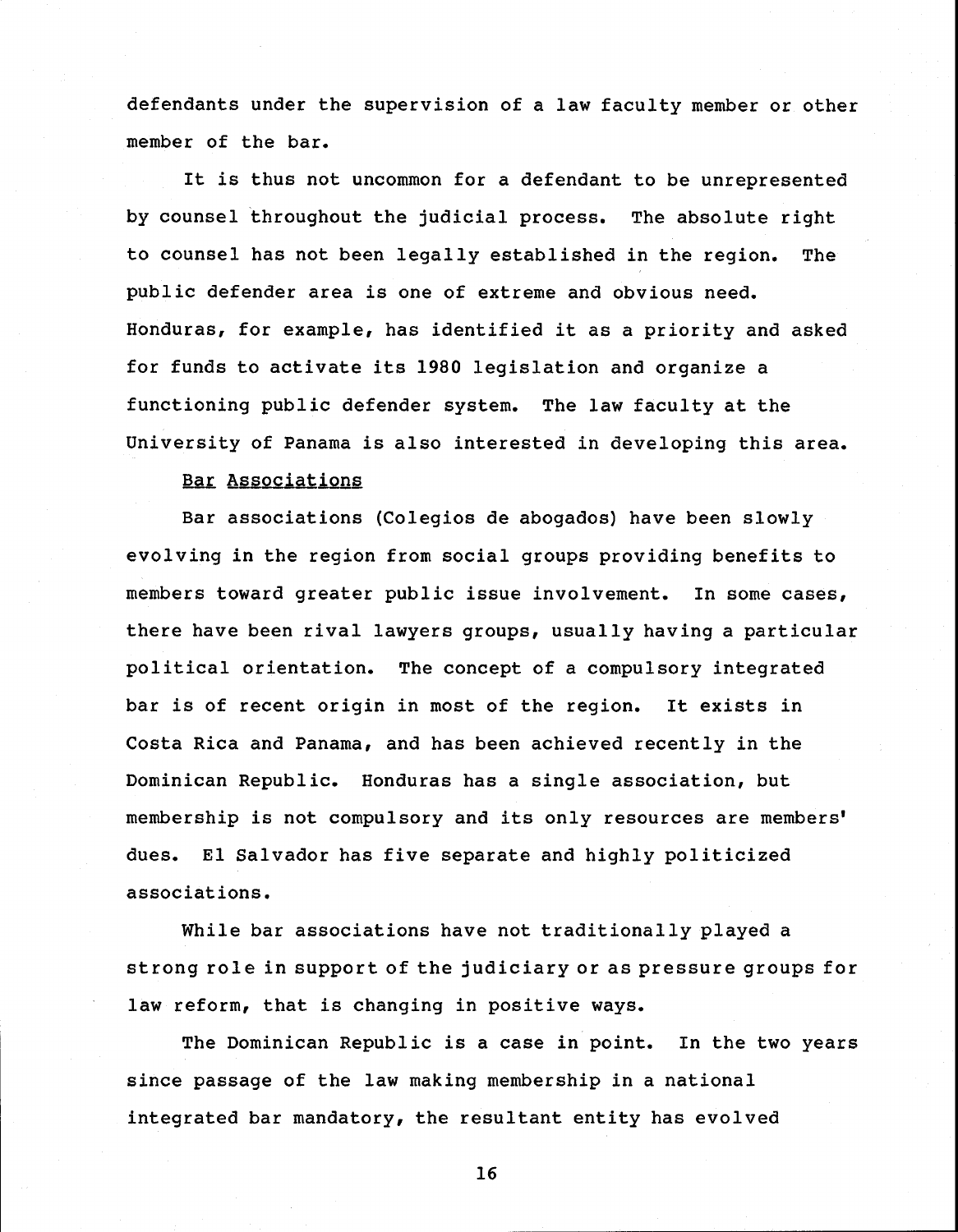rapidly into a significant pressure group and is actively backing President Salvador Jorge Blanco's efforts to enact a judicial civil service system. As part of the effort, the Dominican association has recently sponsored a National Congress on the Judiciary, which produced a detailed set of recommendations for achieving and assuring judicial independence. The Dominican bar has been a significant force in a recent nationwide judges' strike for higher pay and passage of the pending judicial career law.

While less focused in their goals than the Dominicans, the Panamanian bar is now publicly demanding judicial reform. In Honduras, the bar association as yet is neither very active nor very strong. The Costa Rican bar association is the strongest in the region, but there, most of the basic reforms needed elsewhere have already been achieved.

#### Indigenous Reform Efforts

Central American judiciaries have been cognizant of many of the deficiencies demonstrated by their systems and have initiated reform efforts to correct them. Honduras has just enacted a major revision of its criminal code as a result of recommendations by a law reform commission. El Salvador has created two commissions to review legal codes and make recommendations on the administration of justice. The Dominican Republic established a review team which has suggested major reforms in the administrative structure of the judicial system. Finally, Costa Rica has continually reviewed its system of justice and maintains an on-going commission composed of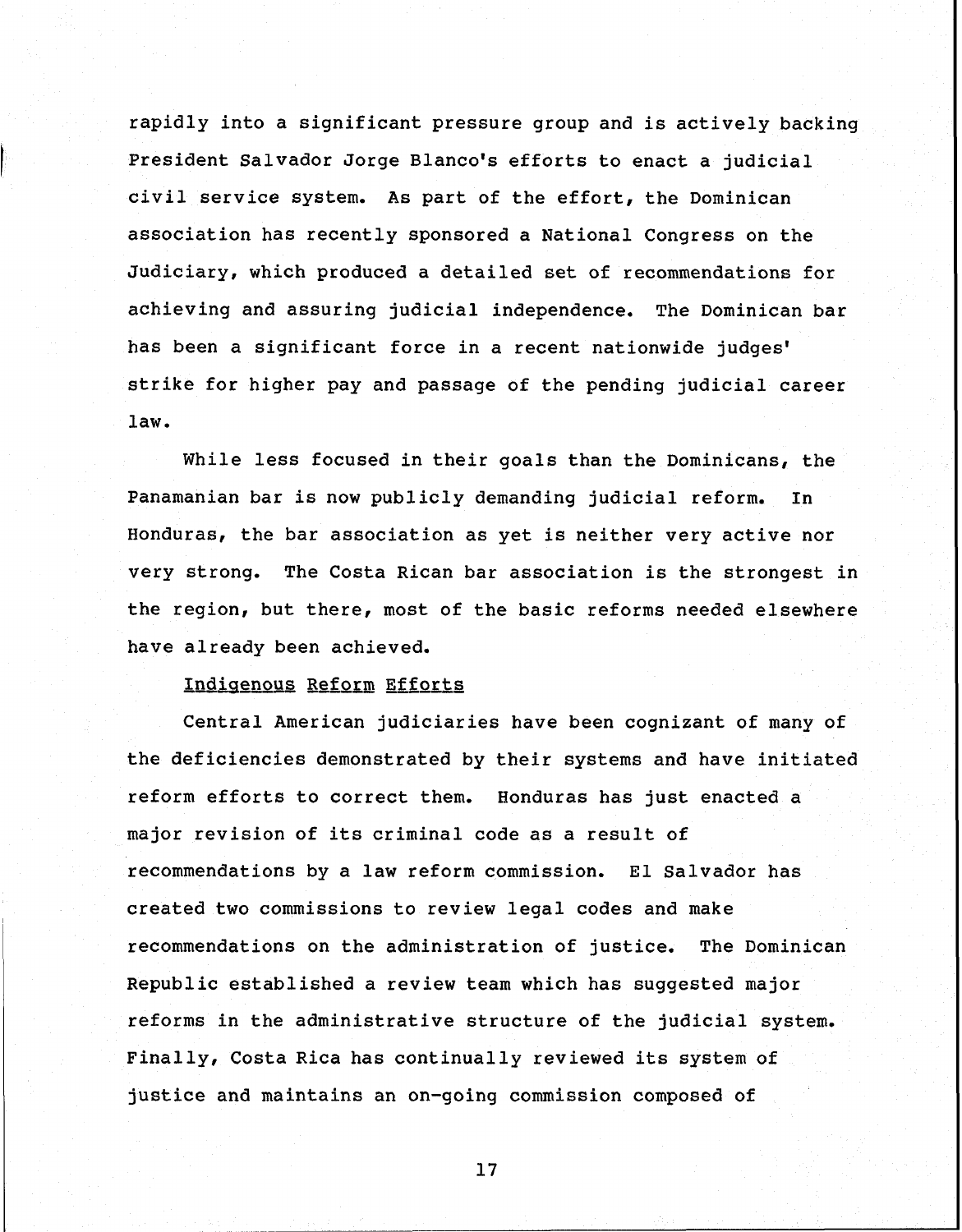principal actors from the legal community.

#### Past U.S. Legal Assistance Efforts in Developing Countries (Law and Development)

Assistance to Third World nations' legal systems is not a new concept and was once at the core of development ventures. Past efforts were embodied in the "law and development" program in Latin America.

American legal assistance to developing countries began immediately after World War Two and reached its zenith during the late 1960's. All of these efforts flowed from notions of the superiority of the American legal model as the means of reaching a democratic solution to development in the emerging nations (Gardner, 1980). The approach became operational in Latin America in the mid-1960's with the introduction of legal education reform projects in Costa Rica, Brazil, Chile, Colombia , and Peru, under the auspices of the United States Agency for International Development and several American law professors.

In Latin America, the U.S. law and development movement encountered an entrenched legal culture, peopled by a large and powerful legal profession, trained in formalism and bound to European and national institutions.

The major obstacle to the American model was the nature of Latin American legal education. Law instruction in Latin America dates back to 1553, centuries before American law schools appeared on the scene. Latin American law schools introduce law through a lecture system, during a five year period, immediately upon graduation from secondary studies. Their approach to law is comprehensive, placing emphasis on philosophy and history rather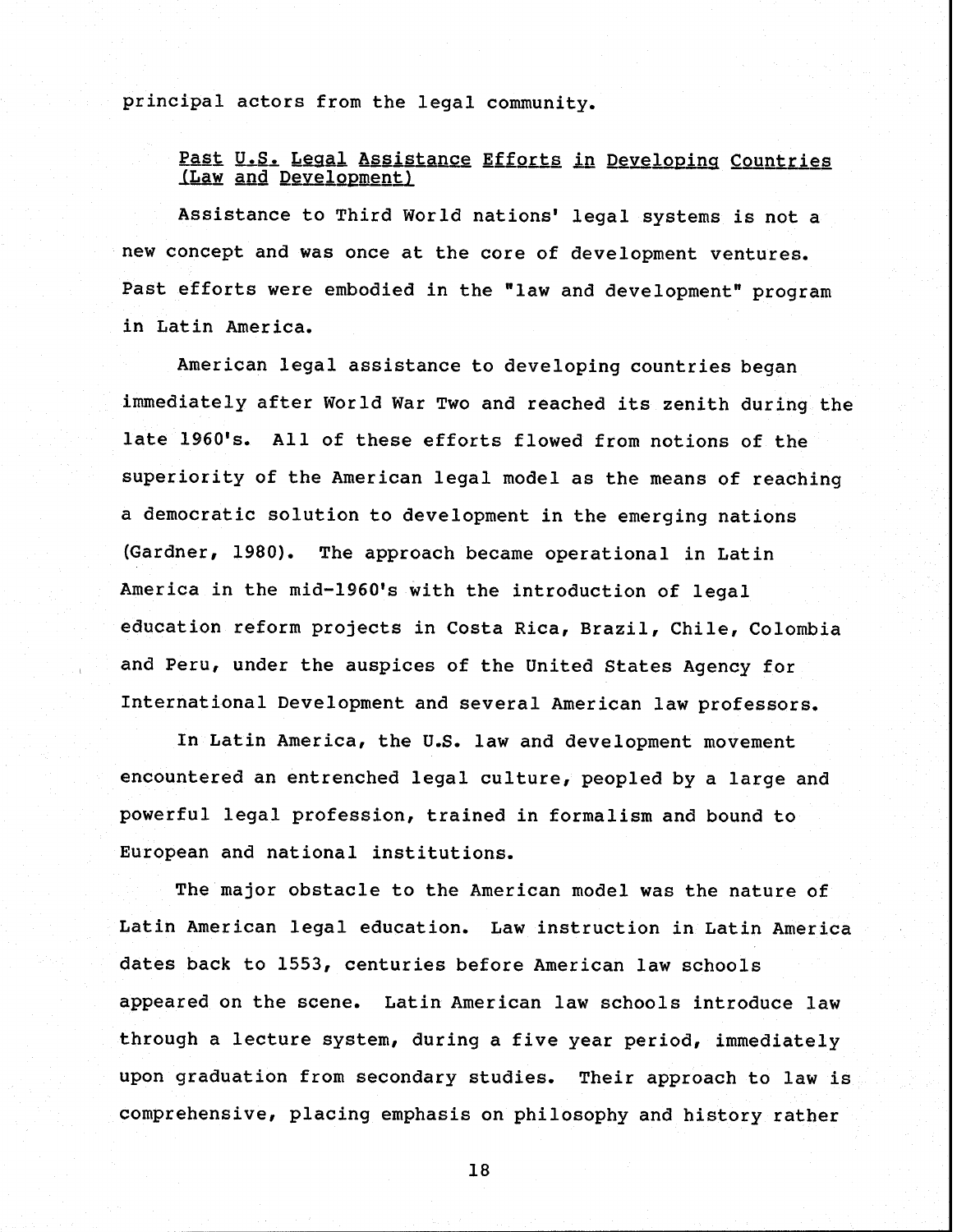than the practical aspects of the profession, in sharp contrast to American legal education. American legal scholars, working in the law and development effort, attempted to shift the emphasis from this lecture method to Socratic principles and case studies, so prevalent in American law schools, with very little success. By the beginning of the 70's the optimistic projections of the innovators were reevaluated, and they tended to move away from basic reform of legal education to practical applications aimed at utilizing existing structures. In Costa Rica, for example, a comprehensive indexing system for existing legislative materials was introduced (Wroe, 1973).

Although it is difficult to summarize the basic flaws in the American development effort in a few words, the following may be pointed out:

1. Most, if not all of these effortswere conceived and planned in the United States, and not in the receiving countries. As such, many of these efforts were ethnocentric, developed by American lawyers who combined an almost religious belief in the certainty and transportability of the American legal model with only limited information and experience of the receiving countries.

2. Most projects were overly ambitious in their expectation that changes in the legal systems would translate into instant democratic models.

3. Perhaps the most basic flaw of these programs is that they sought to change institutions and principles which were at the cultural core of the societies which they were seeking to